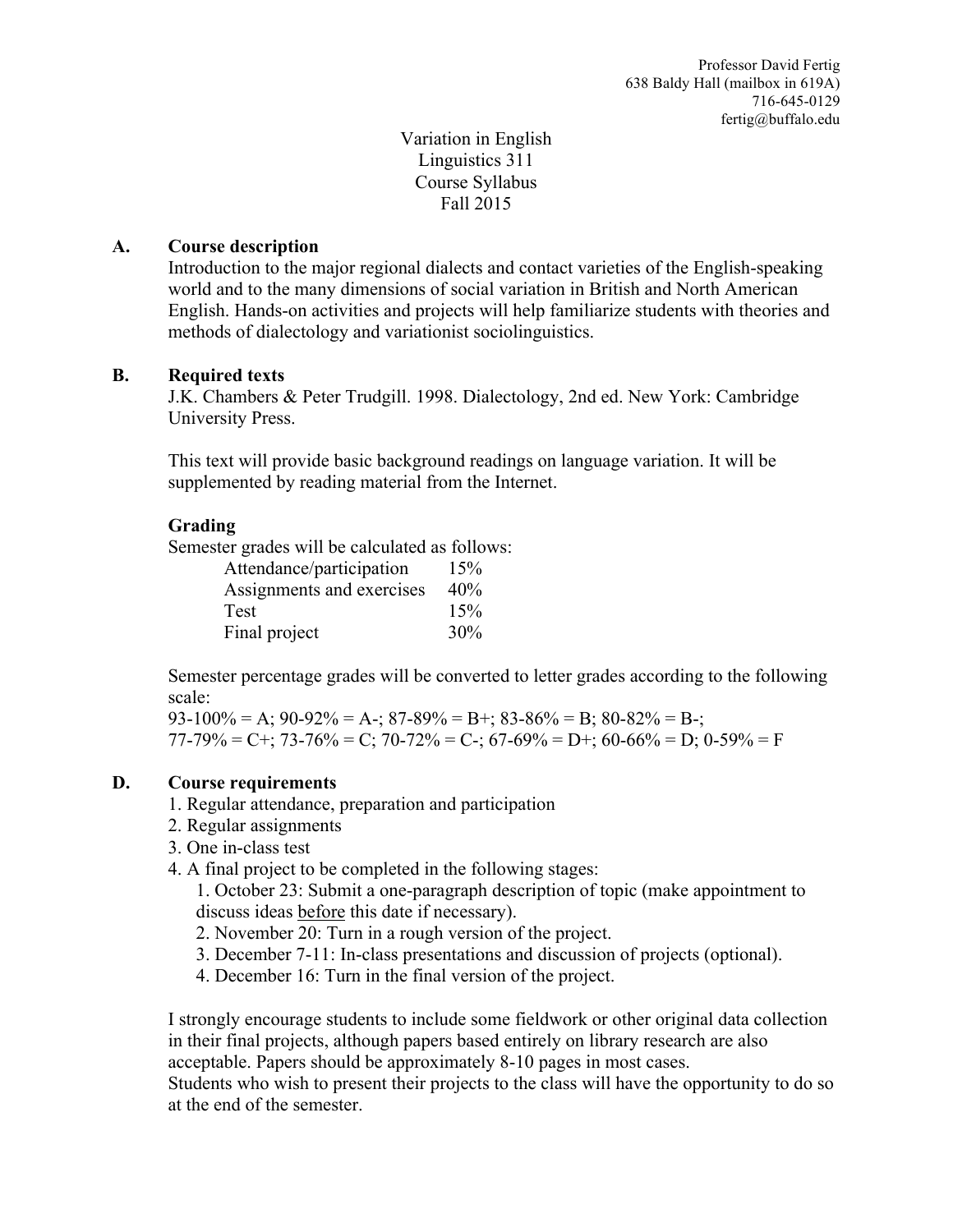| By the end of this course, students          | <b>Method of assessment</b>                  |  |
|----------------------------------------------|----------------------------------------------|--|
| should be able to                            |                                              |  |
| identify major dialect regions of Britain    | test 1; dialect map assignments              |  |
| and North America and the key linguistic     |                                              |  |
| characteristics of each                      |                                              |  |
| accurately transcribe speech in any dialect  | transcription assignments                    |  |
| of English                                   |                                              |  |
| explain factors that shape popular           | attitude maps assignment                     |  |
| perceptions of regional variation            |                                              |  |
| explain major theoretical approaches to the  | test 1; final projects                       |  |
| study of variation                           |                                              |  |
| explain and apply major methodological       | test 1; questionnaires assignment; interview |  |
| approaches to the collection, organization,  | assignment; final projects                   |  |
| analysis, and interpretation of dialect data |                                              |  |
| use software for phonetic analysis of        | Praat assignment                             |  |
| dialect speech                               |                                              |  |
| describe and compare major approaches to     | test 1                                       |  |
| the study of the relationship between        |                                              |  |
| language and identity                        |                                              |  |
| explain major theories of the historical     | test 1                                       |  |
| origins of creole languages                  |                                              |  |

**Learning outcomes and assessment for LIN 311: Variation in English**

**Semester schedule for Variation in English – Fall 2015**

| Date     | <b>Topic</b>           | <b>Chambers and</b><br><b>Trudgill</b> | Other<br>readings   | <b>Assignments</b><br>& exam |
|----------|------------------------|----------------------------------------|---------------------|------------------------------|
| Aug. 31  | Introduction           |                                        |                     |                              |
| Sep. 2   | Language<br>variation  | Chapter 1                              |                     |                              |
| Sept. 4  | Regional<br>dialects   | Chapters 2                             |                     | transcription 1              |
| Sept. 7  |                        | Labor Day                              |                     | (no class)                   |
| Sept. 9  |                        |                                        |                     |                              |
| Sept. 11 |                        | Chapter 3                              |                     | questionnaires               |
| Sept. 14 | Dialects of<br>England |                                        | Sounds<br>Familiar? |                              |
| Sept. 16 |                        | Chapter 7                              |                     |                              |
| Sept. 18 |                        |                                        |                     | transcription 2              |
| Sept. 21 |                        |                                        |                     |                              |
| Sept. 23 |                        | Chapter 8                              |                     |                              |
| Sept. 25 |                        |                                        |                     |                              |